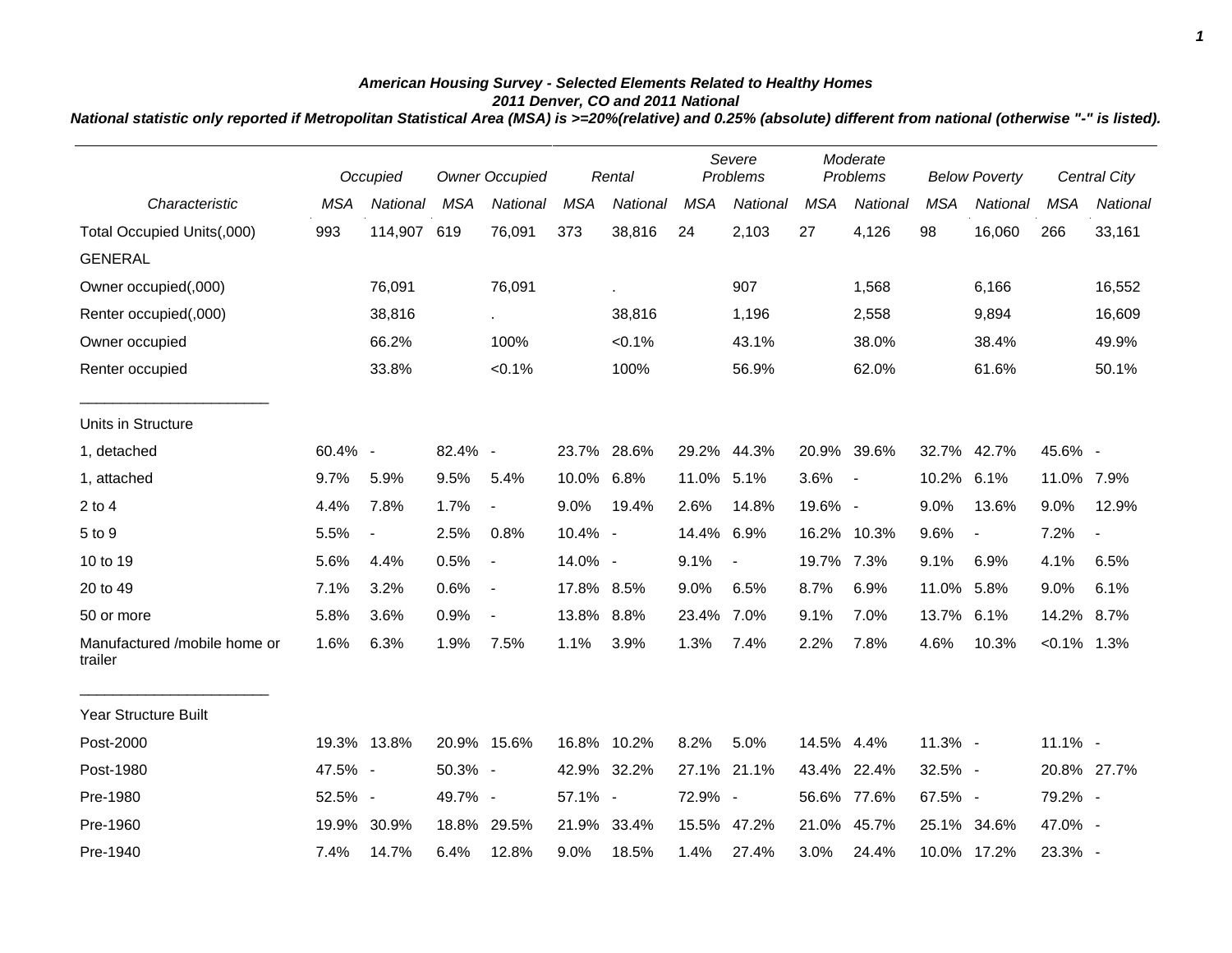|                                                        |         | Occupied                 |            | <b>Owner Occupied</b>    |            | Rental                   |               | Severe<br>Problems |                | Moderate<br>Problems |                | <b>Below Poverty</b>     |            | <b>Central City</b> |
|--------------------------------------------------------|---------|--------------------------|------------|--------------------------|------------|--------------------------|---------------|--------------------|----------------|----------------------|----------------|--------------------------|------------|---------------------|
| Characteristic                                         | MSA     | National                 | <b>MSA</b> | National                 | MSA        | National                 | <b>MSA</b>    | National           | <b>MSA</b>     | National             | <b>MSA</b>     | National                 | <b>MSA</b> | National            |
| Foundation (for 1-unit not<br>manufactured)            |         |                          |            |                          |            |                          |               |                    |                |                      |                |                          |            |                     |
| 1-Unit not manufactured(,000)                          | 696     | 80,505                   | 569        | 66,752                   | 126        | 13,753                   | 10            | 1,040              | 7              | 1,772                | 42             | 7,844                    | 151        | 18,949              |
| With a basement under all of<br>house                  | 48.5%   | 32.7%                    | 49.5%      | 34.4%                    | 43.8%      | 24.0%                    | 29.4% -       |                    | 37.9%          | 22.1%                | 38.4%          | 27.3%                    | 43.3%      | 31.9%               |
| With a basement under part of<br>house                 | 26.9%   | 10.6%                    |            | 30.0% 11.3%              | 12.9% 7.2% |                          | 19.4% 7.9%    |                    | 26.7% 8.7%     |                      | 19.6% 7.3%     |                          | 25.3% 8.1% |                     |
| With a crawl space                                     | 16.1%   | 22.1%                    |            | 14.4% 21.4%              | 24.2% -    |                          | 25.8% -       |                    | 20.5%          | 40.2%                | 33.0%          | 25.9%                    | $21.3\%$ - |                     |
| On a concrete slab                                     | 6.9%    | 33.1%                    | 4.6%       | 31.5%                    |            | 17.0% 41.1%              | 23.8%         | 29.7%              | 4.8%           | 23.7%                | 7.6%           | 36.4%                    | 8.1%       | 38.2%               |
| In some other way                                      | 1.6%    | $\blacksquare$           | 1.5%       | $\overline{\phantom{a}}$ | 2.2%       | $\blacksquare$           | 1.6%          | 6.1%               | 10.2%          | 5.3%                 | 1.4%           | 3.2%                     | 2.0%       |                     |
| <b>EXTERIOR</b>                                        |         |                          |            |                          |            |                          |               |                    |                |                      |                |                          |            |                     |
| <b>External Building Conditions (non</b><br>multiunit) |         |                          |            |                          |            |                          |               |                    |                |                      |                |                          |            |                     |
| Sagging roof                                           | 1.6%    | 2.0%                     | 1.5%       | 1.8%                     | 2.1%       | 2.9%                     | $<0.1\%$ 9.0% |                    | 6.4%           | 11.4%                | 6.5%           | 3.8%                     | 2.4%       |                     |
| Missing roofing material                               | 3.5%    | $\overline{\phantom{a}}$ | 3.7%       |                          | 2.5%       | 4.1%                     | 3.4%          | 9.9%               | 6.3%           | 14.3%                | 7.0%           | $\overline{\phantom{a}}$ | 2.7%       | 3.8%                |
| Hole in roof                                           | 1.0%    | 1.5%                     | 0.8%       | 1.3%                     | 2.1%       | $\overline{\phantom{a}}$ | 3.2%          | 7.6%               | 8.3%           | 11.9%                | 3.1%           | $\overline{\phantom{a}}$ | 0.9%       | 1.9%                |
| Missing bricks, siding, other<br>outside wall material | 1.6%    | 2.5%                     | 1.6%       | 2.2%                     | 1.7%       | 3.9%                     | 3.6%          | 10.7%              | 8.1%           | 14.2%                | $< 0.1\%$ 5.0% |                          | 1.1%       | 3.2%                |
| Sloping outside walls                                  | 1.2%    | $\blacksquare$           | 1.3%       | 1.0%                     | 0.7%       | 2.2%                     | 8.8%          | 5.9%               | 6.2%           | 8.4%                 | 2.4%           | $\overline{\phantom{a}}$ | 0.6%       | 1.5%                |
| Boarded up windows                                     | 0.8%    | $\blacksquare$           | 0.7%       |                          | 1.2%       | 1.6%                     | 1.6%          | 4.5%               | $< 0.1\%$ 6.1% |                      | 2.1%           | 2.6%                     | 1.7%       |                     |
| Broken windows                                         | 3.8%    | $\overline{\phantom{a}}$ | 3.6%       | $\overline{\phantom{a}}$ | 4.4%       | 6.6%                     | 4.8%          | 14.1%              | 14.6%          | 18.1%                | 6.0%           | 8.6%                     | 4.9%       |                     |
| Bars on windows                                        | 5.4%    | 2.9%                     | 4.7%       | 2.7%                     | 8.5%       | 3.8%                     | 3.2%          | 4.2%               | 2.0%           | 7.5%                 | 3.4%           | 4.8%                     | 14.7% 8.9% |                     |
| Foundation crumbling or has open 6.4%<br>crack or hole |         |                          | 6.2%       |                          | 7.3%       |                          | 5.0%          | 15.0%              |                | 11.8% 18.5%          | 15.7% 8.4%     |                          | 5.6%       |                     |
| None of the above                                      | 79.1% - |                          | 80.1% -    |                          | 74.5% -    |                          | 71.3% -       |                    | 59.4% -        |                      | 65.8% -        |                          | 71.1% -    |                     |
| None of the above (excluding bars) 83.4% -             |         |                          | 83.7% -    |                          | 82.1% -    |                          | 74.5% -       |                    | 61.4% -        |                      | 67.7% -        |                          | 83.7% -    |                     |
| Water Leakage During Last 12<br>Months                 |         |                          |            |                          |            |                          |               |                    |                |                      |                |                          |            |                     |

٠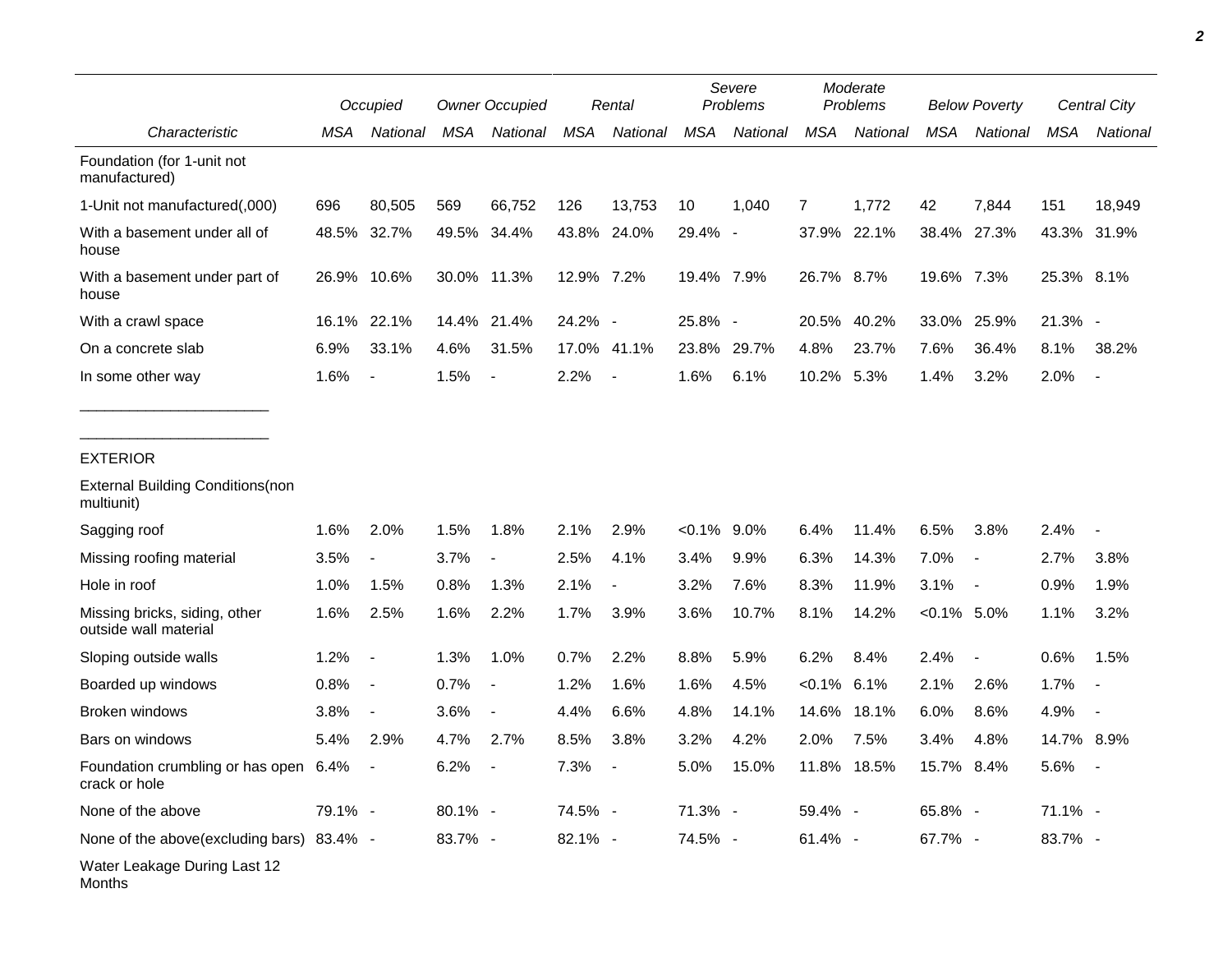|                                         |            | Occupied                 | <b>Owner Occupied</b> |                          | Rental  |                          | Severe<br>Problems |             | Moderate<br>Problems |                          | <b>Below Poverty</b> |                          | Central City |          |
|-----------------------------------------|------------|--------------------------|-----------------------|--------------------------|---------|--------------------------|--------------------|-------------|----------------------|--------------------------|----------------------|--------------------------|--------------|----------|
| Characteristic                          | MSA        | National                 | MSA                   | National                 | MSA     | National                 | MSA                | National    | MSA                  | National                 | <b>MSA</b>           | National                 | <b>MSA</b>   | National |
| With leakage from outside<br>structure  | 9.3%       |                          | 9.3%                  | 11.5%                    | 9.4%    | $\overline{\phantom{a}}$ |                    | 10.0% 17.4% | $31.2\%$ -           |                          | 11.1% -              |                          | 7.4%         | 11.6%    |
| Roof                                    | 3.9%       | 5.7%                     | 4.0%                  | 6.1%                     | 3.5%    | 4.9%                     | 6.2%               | 10.0%       | 16.8% -              |                          | 5.2%                 | 6.5%                     | 3.3%         | 5.9%     |
| <b>Basement leak</b>                    | 1.4%       | 2.8%                     | 1.9%                  | 3.4%                     | 0.6%    | 1.4%                     | 1.2%               | 2.5%        | 2.4%                 | 5.1%                     | 1.3%                 | 1.9%                     | 0.8%         | 2.6%     |
| Walls, closed windows, or doors<br>leak | 3.7%       | 2.2%                     | 3.1%                  | 1.8%                     | 4.8%    | 3.0%                     | 3.3%               | 4.7%        | 9.8%                 | $\overline{\phantom{a}}$ | 6.2%                 | 2.8%                     | 3.8%         | 2.9%     |
| Other or Unknown exterior Leak          | 0.9%       | 1.2%                     | 0.8%                  | 1.1%                     | 1.0%    | 1.3%                     | 0.6%               | 2.9%        | 1.6%                 | 3.3%                     | 0.6%                 | 1.3%                     | 0.2%         | 1.4%     |
| <b>INTERIOR</b>                         |            |                          |                       |                          |         |                          |                    |             |                      |                          |                      |                          |              |          |
| Damage                                  |            |                          |                       |                          |         |                          |                    |             |                      |                          |                      |                          |              |          |
| Holes in floors                         | 0.5%       | 1.0%                     | 0.5%                  | 0.7%                     | 0.5%    | 1.6%                     | 0.7%               | 7.2%        | 8.8%                 |                          | 1.3%                 | 2.1%                     | 0.6%         | 1.3%     |
| Open cracks or holes                    | 3.8%       | 5.2%                     | 3.7%                  | $\overline{\phantom{a}}$ | 3.9%    | 7.1%                     | 3.2%               | 18.1%       | 21.8%                | 29.9%                    | 3.2%                 | 8.6%                     | 3.9%         | 6.7%     |
| Broken plaster or peeling paint         | 1.3%       | 2.1%                     | 0.9%                  | 1.5%                     | 1.9%    | 3.1%                     | 3.5%               | 8.3%        | 9.0%                 | 18.6%                    | 0.6%                 | 3.4%                     | 1.4%         | 3.2%     |
| Water Leakage During Last 12<br>Months  |            |                          |                       |                          |         |                          |                    |             |                      |                          |                      |                          |              |          |
| With leakage from inside structure      | 11.0% 8.5% |                          | 9.5%                  | 7.2%                     | 13.4% - |                          |                    | 27.0% 16.2% | 27.7% -              |                          |                      | 14.1% 11.0%              | 10.9% -      |          |
| Fixtures backed up or overflowed        | 2.6%       | 1.9%                     | 2.1%                  | 1.7%                     | 3.5%    | 2.3%                     | 14.9%              | 4.9%        | 8.6%                 | 6.6%                     | 3.0%                 | 2.2%                     | 3.0%         | 2.2%     |
| Pipes leaked                            | 5.1%       | 3.6%                     | 4.4%                  | 2.9%                     | 6.3%    | 4.9%                     | 11.0% 8.4%         |             | 14.2%                | $\overline{\phantom{a}}$ | 5.1%                 | $\overline{\phantom{a}}$ | 5.2%         |          |
| Broken water heater                     | 1.0%       | $\overline{\phantom{a}}$ | 1.0%                  | $\blacksquare$           | 1.0%    | $\overline{\phantom{a}}$ | 1.3%               |             | 2.6%                 | 2.0%                     | 1.7%                 | 1.0%                     | 0.8%         |          |
| Other or Unknown                        | 2.9%       | $\blacksquare$           | 2.5%                  | 1.8%                     | 3.6%    | $\blacksquare$           | 8.3%               | 3.2%        | 6.4%                 | $\overline{\phantom{a}}$ | 4.0%                 | 3.0%                     | 2.6%         |          |
| Rodents                                 |            |                          |                       |                          |         |                          |                    |             |                      |                          |                      |                          |              |          |
| Signs of rats in last 3 mon.            | 0.3%       | 1.0%                     | 0.1%                  | 0.9%                     | 0.5%    | 1.3%                     | 5.8%               | 3.3%        | 0.5%                 | 3.6%                     | 0.2%                 | 1.8%                     | 0.7%         | 1.4%     |
| Signs of mice in last 3 mon.            | 9.7%       | $\overline{\phantom{a}}$ | $11.1\%$ -            |                          | 7.4%    | 10.0%                    | 15.7% -            |             | 8.2%                 | 20.0%                    | $10.5\%$ -           |                          | 7.0%         | 9.9%     |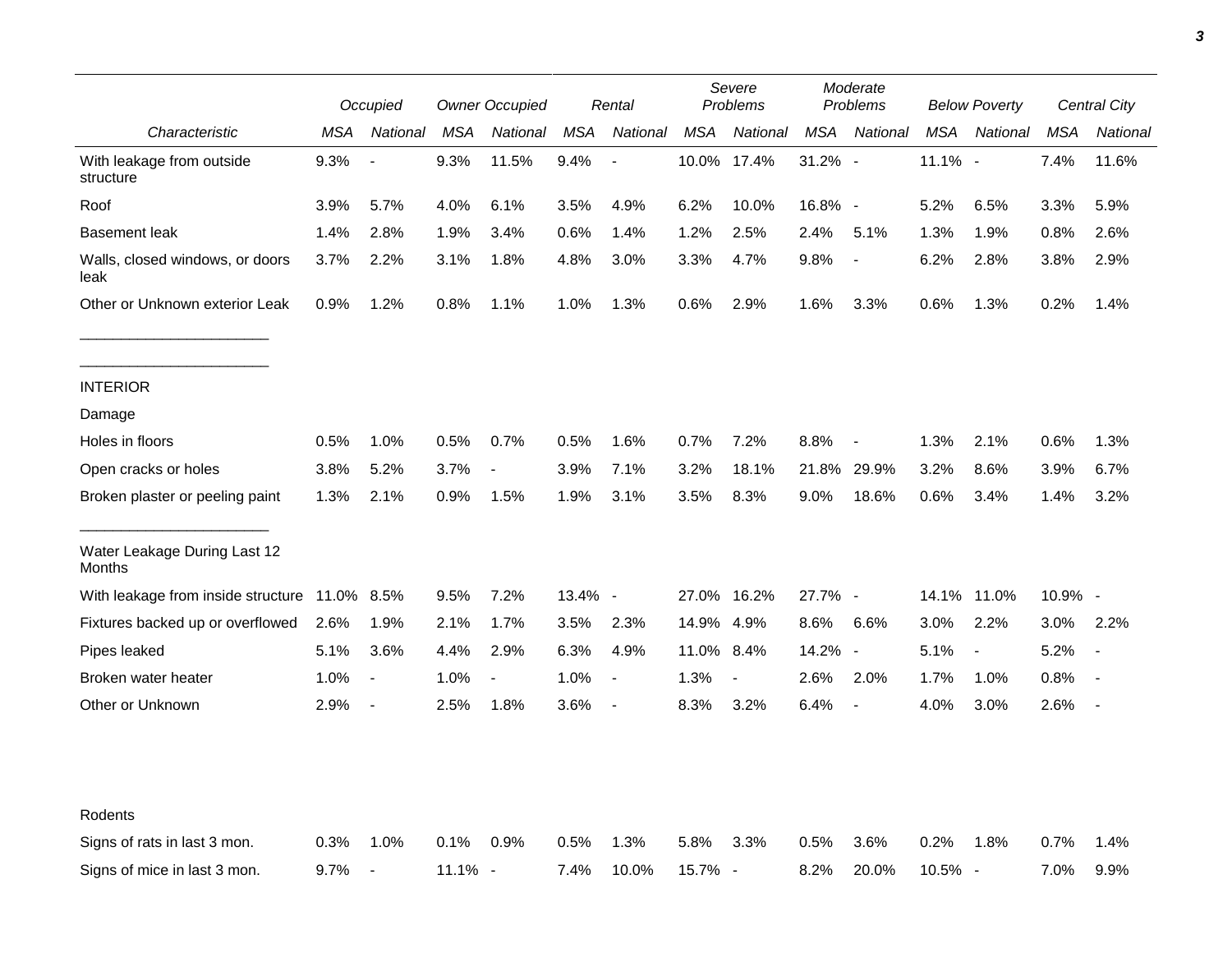|                                                           |         | Occupied                 | <b>Owner Occupied</b> |                          |                | Rental                   | Severe<br>Problems |          | Moderate<br>Problems |                          | <b>Below Poverty</b> |                          |                | Central City             |
|-----------------------------------------------------------|---------|--------------------------|-----------------------|--------------------------|----------------|--------------------------|--------------------|----------|----------------------|--------------------------|----------------------|--------------------------|----------------|--------------------------|
| Characteristic                                            | MSA     | National                 | MSA                   | National                 | <b>MSA</b>     | National                 | <b>MSA</b>         | National | <b>MSA</b>           | National                 | <b>MSA</b>           | National                 | <b>MSA</b>     | National                 |
| Signs of rodents, not sure which<br>kind in last 3 mon.   | 0.2%    | 0.6%                     | $< 0.1\%$ 0.5%        |                          | 0.5%           | 0.8%                     | $< 0.1\%$          | 1.5%     | 1.1%                 | 1.6%                     | 0.5%                 | 1.0%                     | 0.1%           | 0.7%                     |
| Electrical                                                |         |                          |                       |                          |                |                          |                    |          |                      |                          |                      |                          |                |                          |
| No electrical wiring                                      | 0.1%    | $\overline{\phantom{a}}$ | 0.1%                  | $\overline{\phantom{a}}$ | 0.2%           | $\overline{\phantom{a}}$ | 1.2%               | 3.2%     | $< 0.1\%$ 0.1%       |                          | 0.3%                 |                          | $< 0.1\%$ 0.1% |                          |
| Exposed wiring                                            | 1.8%    | $\overline{\phantom{a}}$ | 1.6%                  | $\blacksquare$           | 2.1%           | $\overline{a}$           | 1.3%               | 6.2%     | 8.0%                 | 3.9%                     | 2.1%                 | 2.5%                     | 1.7%           | $\overline{\phantom{a}}$ |
| Rooms without electric outlets                            | 0.6%    | $\sim$                   | 0.4%                  | $\sim$                   | 0.9%           | 1.2%                     | 1.9%               | 6.5%     | 1.8%                 | 2.2%                     | 1.1%                 | 1.4%                     | 0.5%           | 1.0%                     |
| Fuses/breakers blown in last 3<br>mon.                    | 11.0% - |                          | 11.2% -               |                          | 10.6% -        |                          | 12.3% -            |          | 17.4% -              |                          | 9.9%                 | $\blacksquare$           | 11.5% -        |                          |
| Sanitation                                                |         |                          |                       |                          |                |                          |                    |          |                      |                          |                      |                          |                |                          |
| Lacking complete kitchen facilities 2.2%                  |         |                          | 0.6%                  |                          | 4.9%           |                          | 7.1%               | $\sim$   |                      | 73.1% 44.4%              | 3.6%                 |                          | 2.6%           |                          |
| Lacking some or all plumbing<br>facilities                | 1.6%    | 1.3%                     | 0.7%                  | $\overline{\phantom{a}}$ | 3.3%           | 2.1%                     | 66.4% -            |          | $< 0.1\%$ 0.0%       |                          | 5.8%                 | 2.1%                     | 2.7%           | 1.8%                     |
| Water not safe to drink                                   | 3.5%    | 8.3%                     | 2.9%                  | 6.2%                     | 4.5%           | 12.3%                    | 5.0%               | 14.7%    | 4.6%                 | 14.9%                    | 5.0%                 | 13.1%                    | 2.5%           | 10.1%                    |
| Water stoppage in last 3 mon.                             | 3.7%    | $\overline{\phantom{a}}$ | 2.0%                  | 3.5%                     | 6.6%           | 5.1%                     | 6.7%               | 8.3%     | 7.9%                 | $\overline{\phantom{a}}$ | 5.9%                 | $\overline{\phantom{a}}$ | 5.3%           | 4.0%                     |
| No flush toilets working some time 2.1%<br>in last 3 mon. |         | $\overline{\phantom{a}}$ | 1.4%                  | 1.1%                     | 3.4%           |                          | 7.2%               | 5.7%     | 10.4% -              |                          | 4.4%                 | 3.4%                     | 2.6%           | $\sim$                   |
| With sewage disposal breakdowns 1.9%<br>in last 3 mon.    |         | 1.4%                     | 1.8%                  | 1.2%                     | 2.1%           | 1.7%                     | 6.5%               | 3.7%     | 4.1%                 | 5.0%                     | 3.2%                 | 2.0%                     | 2.6%           | 1.6%                     |
| Septic tank, cesspool, chemical<br>toilet                 | 4.9%    | 19.6%                    | 7.1%                  | 25.7%                    | 1.4%           | 7.5%                     | 2.6%               | 15.6%    | 1.4%                 | 16.1%                    | 4.3%                 | 14.7%                    | $< 0.1\%$ 1.3% |                          |
| With septic tank or cesspool<br>breakdowns in last 3 mon. | 0.1%    | $\overline{\phantom{a}}$ | 0.1%                  | $\overline{\phantom{a}}$ | $< 0.1\%$ 0.2% |                          | $< 0.1\%$ 0.8%     |          | $< 0.1\%$ 0.8%       |                          | 0.4%                 | $\overline{\phantom{a}}$ | $< 0.1\%$ -    |                          |

## HEATING/FUEL

Main Heating Equipment Warm-air furnace 83.8% 64.1% 88.6% 67.9% 75.8% 56.7% 69.1% 47.8% 83.3% 39.1% 72.4% 57.3% 73.8% - Steam or hot water system  $10.0\%$  - 8.1% - 13.2% - 18.4% - 7.4% 14.0% 14.1% 10.9% 17.4% -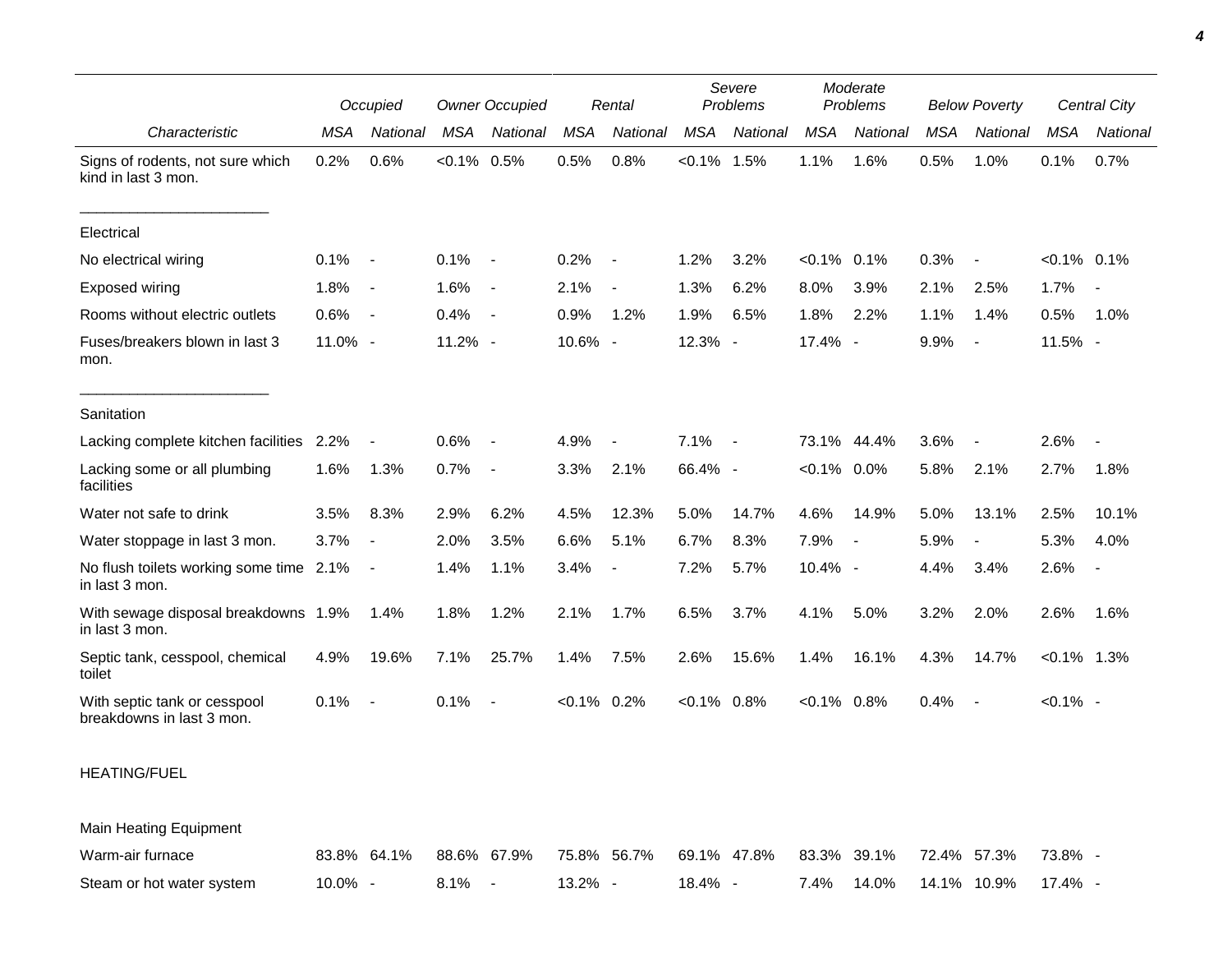|                                                         |                | Occupied       |                | <b>Owner Occupied</b>    |                | Rental            |                | Severe<br>Problems  |                | Moderate<br>Problems     |                | <b>Below Poverty</b> |                | Central City             |
|---------------------------------------------------------|----------------|----------------|----------------|--------------------------|----------------|-------------------|----------------|---------------------|----------------|--------------------------|----------------|----------------------|----------------|--------------------------|
| Characteristic                                          | <b>MSA</b>     | National       | <b>MSA</b>     | National                 | <b>MSA</b>     | National          | <b>MSA</b>     | National            | <b>MSA</b>     | National                 | <b>MSA</b>     | National             | <b>MSA</b>     | <b>National</b>          |
| Electric heat pump                                      | 0.7%           | 11.8%          | 0.1%           | 12.9%                    | 1.7%           | 9.6%              | 3.8%           | 7.1%                | 0.5%           | 4.8%                     | 1.1%           | 9.7%                 | 1.1%           | 8.5%                     |
| Built-in electric units                                 | 2.8%           | 4.2%           | 1.2%           | 2.6%                     | 5.5%           | 7.4%              | 3.3%           | 5.2%                | 5.6%           | $\overline{\phantom{a}}$ | 6.8%           | $\blacksquare$       | 3.6%           | $\overline{\phantom{a}}$ |
| Floor, wall, or other built-in hot air<br>without ducts | 2.1%           | 3.9%           | 1.4%           | 2.4%                     | 3.2%           | 6.9%              | 2.1%           | 7.0%                | 3.2%           | 5.6%                     | 4.4%           | 6.7%                 | 4.0%           | 5.2%                     |
| Room heaters with flue                                  | 0.1%           | 0.8%           | 0.1%           | 0.7%                     | 0.2%           | 1.0%              | $< 0.1\%$ 1.1% |                     | $< 0.1\%$      | $1.1\%$                  | $< 0.1\%$      | 1.4%                 | $< 0.1\%$ 0.6% |                          |
| Room heaters without flue                               | $< 0.1\%$ -    |                | $< 0.1\%$ -    |                          | $< 0.1\%$ -    |                   | $< 0.1\%$ 2.5% |                     |                | $< 0.1\%$ 25.2%          | $< 0.1\%$ 2.2% |                      | $< 0.1\%$ 0.7% |                          |
| Portable electric heaters                               | 0.1%           | 1.2%           | 0.1%           | 0.9%                     | 0.1%           | 1.8%              | 1.3%           | 3.9%                | $< 0.1\%$ 2.0% |                          | $< 0.1\%$      | 3.0%                 | 0.1%           | 1.4%                     |
| <b>Stoves</b>                                           | 0.2%           | 0.9%           | 0.3%           | 1.2%                     | $< 0.1\%$ 0.5% |                   | $< 0.1\%$ 4.0% |                     | $< 0.1\%$ 1.0% |                          | $< 0.1\%$ 1.2% |                      | $< 0.1\%$ 0.1% |                          |
| Fireplace with inserts                                  | $< 0.1\%$ -    |                | 0.1%           | $\overline{\phantom{a}}$ |                | $< 0.1\% < 0.1\%$ | $< 0.1\%$ 0.1% |                     | $< 0.1\%$ 0.1% |                          | $< 0.1\%$ 0.1% |                      |                | $< 0.1\% < 0.1\%$        |
| Fireplace without inserts                               | $< 0.1\%$ -    |                | $< 0.1\%$ 0.1% |                          | 0.1%           | $\blacksquare$    | 0.7%           | 0.2%                | $< 0.1\%$ 0.1% |                          | 0.5%           | 0.1%                 | 0.1%           | $\sim$                   |
| Other                                                   | 0.2%           | $\sim$         | 0.2%           | $\overline{\phantom{a}}$ | 0.2%           | 0.4%              | 1.4%           | 1.1%                | $<0.1\%$ 0.3%  |                          | 0.7%           |                      | $< 0.1\%$ 0.3% |                          |
| No heating equipment                                    | $< 0.1\%$ 0.4% |                | $< 0.1\%$ 0.3% |                          | $< 0.1\%$ 0.7% |                   | $< 0.1\%$ -    |                     | $< 0.1\%$      | 0.7%                     | $< 0.1\%$ 0.6% |                      | $< 0.1\%$ 0.7% |                          |
| Cooking stove                                           | $< 0.1\%$ 0.1% |                | $< 0.1\%$ -    |                          | $< 0.1\%$ 0.1% |                   | $< 0.1\%$ 0.2% |                     | $<0.1\%$ 0.3%  |                          | $< 0.1\%$ 0.2% |                      | $< 0.1\%$ 0.1% |                          |
| <b>Water Heating Fuel</b>                               |                |                |                |                          |                |                   |                |                     |                |                          |                |                      |                |                          |
| Electricity                                             |                | 12.5% 41.3%    | 9.4%           | 39.0%                    |                | 17.7% 45.7%       | 19.0%          | 38.7%               | 14.2%          | 39.0%                    | 19.0%          | 46.9%                |                | 12.5% 31.9%              |
| Gas, LP/bottled gas                                     |                | 87.2% 54.3%    |                | 90.4% 56.6%              |                | 81.9% 49.7%       | 81.0%          | 53.8%               | 84.7%          | 55.2%                    | 80.4%          | 49.2%                |                | 87.4% 62.8%              |
| Fuel oil                                                | $< 0.1\%$ 4.1% |                | $< 0.1\%$ 4.0% |                          | $< 0.1\%$ 4.3% |                   | $< 0.1\%$ 6.5% |                     | $< 0.1\%$ 5.1% |                          | $< 0.1\%$ 3.6% |                      | $< 0.1\%$ 5.0% |                          |
| Kerosene or other liquid fuel                           | $< 0.1\%$ -    |                | $< 0.1\%$ -    |                          | $< 0.1\%$ -    |                   |                | $< 0.1\%$ $< 0.1\%$ | $< 0.1\%$      | 0.1%                     | $< 0.1\%$ -    |                      | $< 0.1\%$ -    |                          |
| Other                                                   | 0.3%           | $\blacksquare$ | 0.2%           | $\blacksquare$           | 0.4%           | $\blacksquare$    | $< 0.1\%$      | 1.0%                | 1.1%           | 0.5%                     | 0.6%           | 0.3%                 | 0.1%           | $\overline{\phantom{a}}$ |
| Clothes Dryer(,000)                                     | 820            | 93,052         | 601            | 72,397                   | 220            | 20,655            | 10             | 1,139               | 18             | 2,344                    | 56             | 9,825                | 173            | 21,908                   |
| Have Clothes Dryer                                      | 82.6% -        |                | 97.0% -        |                          | 58.8% -        |                   | 43.0% 54.2%    |                     | 64.4% -        |                          | 57.3% -        |                      | 65.1% -        |                          |
| Electricity                                             | 88.0% -        |                | 86.1% -        |                          | 93.1% -        |                   | 87.2% -        |                     | 96.0% -        |                          | 90.6% -        |                      | 85.7% -        |                          |
| Gas, LP gas (liquid propane)                            | 12.0%          | 21.8%          |                | 13.9% 23.5%              | 6.9%           | 15.8%             |                | 12.8% 21.0%         | 4.0%           | 17.5%                    | 9.4%           | 17.8%                |                | 14.3% 25.6%              |
| Other                                                   | $< 0.1\%$ 0.1% |                | $< 0.1\%$ -    |                          | $< 0.1\%$ 0.1% |                   | $< 0.1\%$ 0.1% |                     |                | $< 0.1\%$ $< 0.1\%$      | $< 0.1\%$ 0.1% |                      | $< 0.1\%$ 0.1% |                          |

Heating Problems

\_\_\_\_\_\_\_\_\_\_\_\_\_\_\_\_\_\_\_\_\_\_\_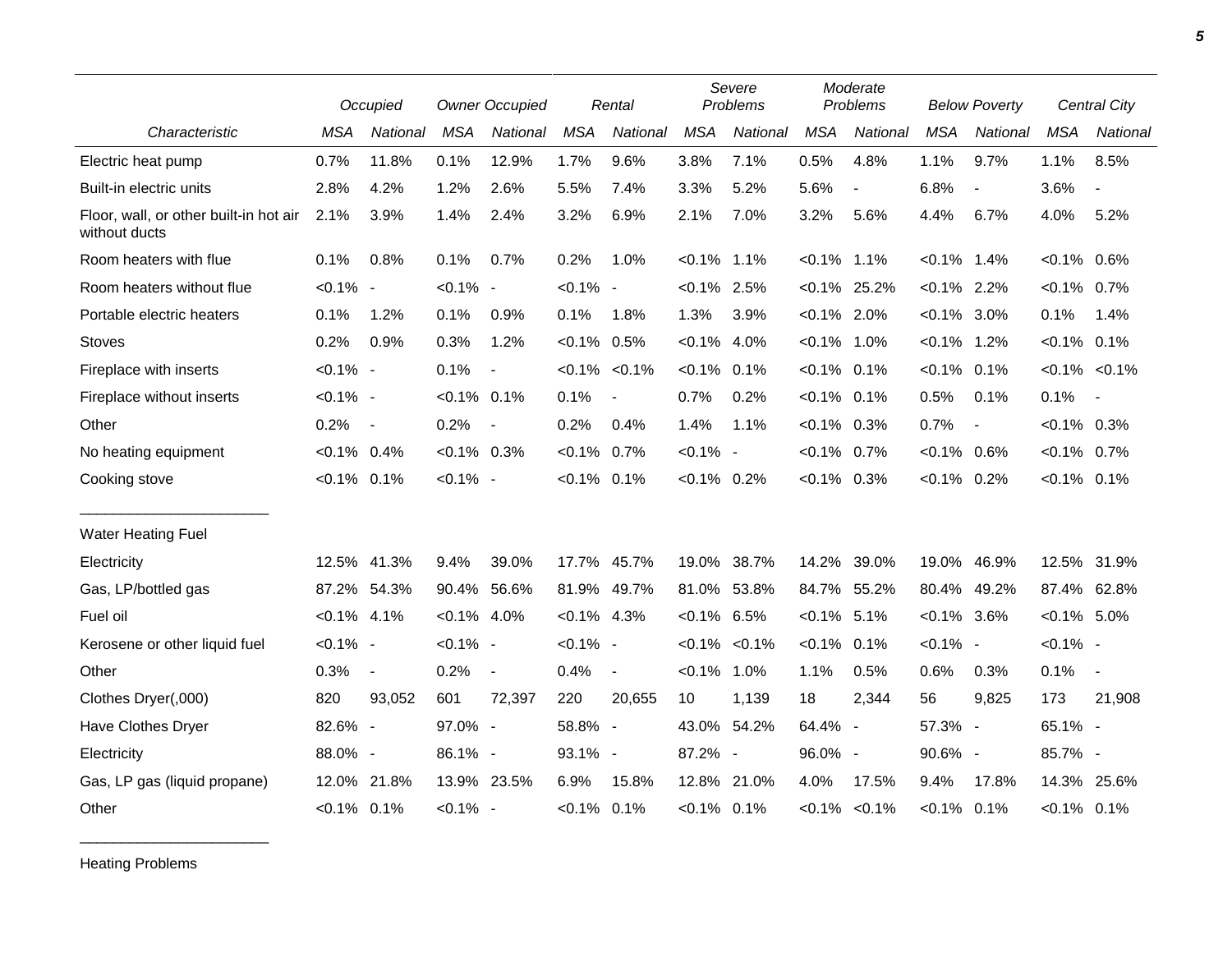|                                                                | Occupied       |                          |                | <b>Owner Occupied</b>    |            | Rental                   | Severe<br><b>Problems</b> |                          | Moderate<br>Problems |                          | <b>Below Poverty</b> |                          | Central City   |                          |
|----------------------------------------------------------------|----------------|--------------------------|----------------|--------------------------|------------|--------------------------|---------------------------|--------------------------|----------------------|--------------------------|----------------------|--------------------------|----------------|--------------------------|
| Characteristic                                                 | MSA            | National                 | <b>MSA</b>     | National                 | <b>MSA</b> | National                 | <b>MSA</b>                | National                 | <b>MSA</b>           | National                 | MSA                  | National                 | <b>MSA</b>     | National                 |
| Uncomfortably cold for 24 hours or 10.7% -<br>more last winter |                |                          | 7.8%           |                          | 17.2%      | 12.5%                    | 46.6% -                   |                          | 16.9% 22.2%          |                          | 23.9%                | 13.7%                    | 10.7% -        |                          |
| Heating equipment breakdowns                                   | 3.9%           | 2.3%                     | 3.2%           | 1.9%                     | 5.0%       | 3.2%                     | 35.0% -                   |                          | 4.6%                 |                          | 7.7%                 | 3.8%                     | 4.1%           | 3.0%                     |
| Other causes                                                   | 5.6%           | $\overline{\phantom{a}}$ | 4.4%           | 5.5%                     | 7.5%       | $\overline{a}$           | 9.2%                      | $\overline{\phantom{a}}$ | 7.2%                 | 15.4%                    | 12.2%                | 8.0%                     | 4.7%           | 6.0%                     |
| Utility interruption                                           | 0.8%           | 1.9%                     | 1.0%           | 2.3%                     | 0.4%       | 1.1%                     | 5.0%                      | 1.5%                     | 1.2%                 | 1.9%                     | 1.0%                 | 1.6%                     | 0.2%           | 1.1%                     |
| Inadequate heating capacity                                    | 1.1%           | $\blacksquare$           | 0.7%           | $\blacksquare$           | 1.8%       | $\overline{a}$           | 7.1%                      | 3.9%                     | 1.7%                 | 5.4%                     | 3.5%                 | 2.2%                     | 0.5%           | 1.7%                     |
| Inadequate insulation                                          | 1.6%           | 1.1%                     | 1.1%           | 0.7%                     | 2.4%       | 1.8%                     | 1.5%                      | 3.1%                     | 2.2%                 | 5.0%                     | 3.1%                 | 2.0%                     | 1.1%           | 1.4%                     |
| Cost of heating                                                | 1.1%           |                          | 0.8%           |                          | 1.6%       | 1.1%                     | 3.5%                      | 1.7%                     | 3.3%                 |                          | 1.2%                 |                          | 0.3%           | 0.8%                     |
| Other                                                          | 1.9%           | 1.3%                     | 1.4%           |                          | 2.7%       | 1.6%                     | 2.8%                      | 3.5%                     | $< 0.1\%$            | 3.2%                     | 5.3%                 | 1.8%                     | 2.6%           | 1.6%                     |
| SELECTED PHYSICAL<br><b>PROBLEMS</b>                           |                |                          |                |                          |            |                          |                           |                          |                      |                          |                      |                          |                |                          |
| Severe Physical Problems(,000)                                 | 24             | 2,103                    | $\overline{7}$ | 907                      | 17         | 1,196                    | 24                        | 2,103                    |                      |                          | $\overline{7}$       | 522                      | 10             | 909                      |
| Severe physical problems                                       | 2.4%           | 1.8%                     | 1.1%           | $\overline{\phantom{a}}$ | 4.6%       | 3.1%                     | 100%                      | $\overline{\phantom{a}}$ |                      |                          | 7.4%                 | 3.3%                     | 3.6%           | 2.7%                     |
| Plumbing                                                       | 1.6%           | 1.2%                     | 0.6%           | $\blacksquare$           | 3.3%       | 2.1%                     | 66.4% -                   |                          |                      |                          | 5.5%                 | 2.1%                     | 2.7%           | 1.8%                     |
| Heating                                                        | 0.8%           | 0.5%                     | 0.5%           | $\blacksquare$           | 1.3%       | 0.9%                     | 33.0% -                   |                          |                      |                          | 1.7%                 | 1.1%                     | 0.9%           | $\blacksquare$           |
| Electric                                                       | $< 0.1\%$ -    |                          | $< 0.1\%$ 0.1% |                          | 0.1%       | $\overline{\phantom{a}}$ | 1.9%                      | 3.1%                     |                      |                          | 0.5%                 | 0.1%                     | 0.1%           |                          |
| Hallways                                                       | $< 0.1\%$ 0.0% |                          | $< 0.1\%$ 0.0% |                          | $< 0.1\%$  | 0.0%                     | $< 0.1\%$ 0.0%            |                          |                      |                          | $< 0.1\%$            | 0.0%                     | $< 0.1\%$      | $0.0\%$                  |
| Upkeep                                                         | $< 0.1\%$ -    |                          | $< 0.1\%$ -    |                          | $< 0.1\%$  | 0.1%                     | $< 0.1\%$ 2.5%            |                          |                      |                          | $< 0.1\%$ 0.1%       |                          | $< 0.1\%$ 0.1% |                          |
| Moderate Physical Problems(,000)                               | 27             | 4,126                    | 7              | 1,568                    | 20         | 2,558                    | $\mathbf{r}$              |                          | 27                   | 4,126                    | 3                    | 1,170                    | 8              | 1,628                    |
| Moderate physical problems                                     | 2.7%           | 3.6%                     | 1.1%           | 2.1%                     | 5.5%       | 6.6%                     |                           |                          | 100%                 | $\blacksquare$           | 3.5%                 | 7.3%                     | 3.0%           | 4.9%                     |
| Plumbing                                                       | 0.1%           | $\overline{\phantom{a}}$ | 0.1%           |                          | 0.2%       |                          |                           |                          | 4.2%                 | 5.2%                     | 0.3%                 | $\overline{\phantom{a}}$ | 0.2%           |                          |
| Heating                                                        | $< 0.1\%$ 0.9% |                          | $< 0.1\%$      | 0.8%                     | $< 0.1\%$  | 1.1%                     |                           |                          | $< 0.1\%$ 25.2%      |                          | $< 0.1\%$ 2.1%       |                          | $< 0.1\%$      | 0.7%                     |
| Upkeep                                                         | 2.0%           | 1.6%                     | 0.5%           | $\overline{\phantom{a}}$ | 4.5%       | $\overline{\phantom{a}}$ |                           |                          | 73.1%                | 44.4%                    | 2.8%                 | $\overline{\phantom{a}}$ | 2.4%           | $\overline{\phantom{a}}$ |
| Hallways                                                       | $< 0.1\%$      | 0.0%                     | $< 0.1\%$ 0.0% |                          | $< 0.1\%$  | 0.0%                     |                           |                          | $< 0.1\%$ 0.0%       |                          | $< 0.1\%$ 0.0%       |                          | $< 0.1\%$ 0.0% |                          |
| Kitchen                                                        | 0.7%           | 1.0%                     | 0.5%           |                          | 0.9%       | 1.7%                     |                           |                          | 23.9%                | $\overline{\phantom{a}}$ | 0.5%                 | 2.3%                     | 0.4%           | 1.6%                     |

\_\_\_\_\_\_\_\_\_\_\_\_\_\_\_\_\_\_\_\_\_\_\_